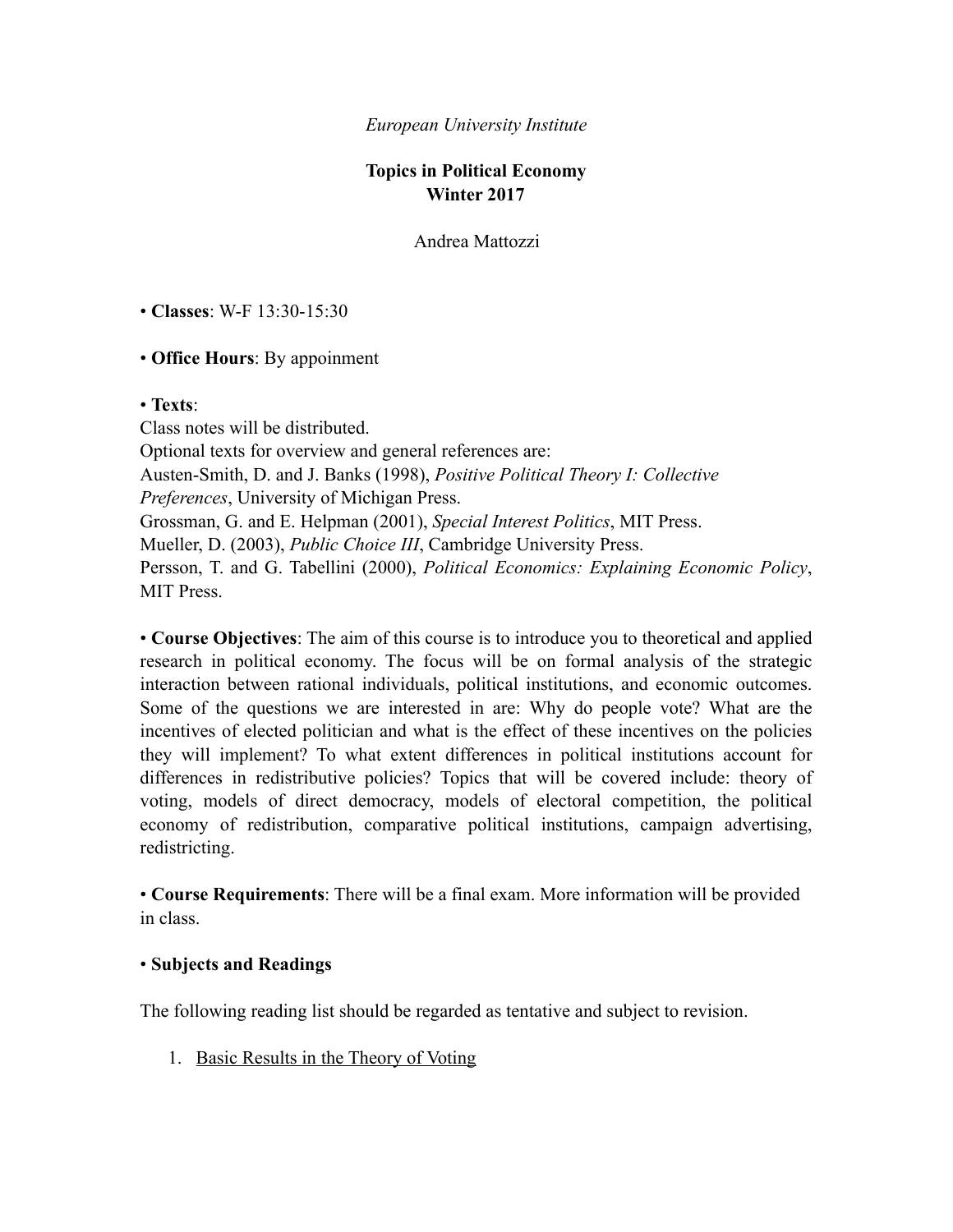Gans, J. and M. Smart (1996), "Majority Voting with Single-Crossing Preferences," *Journal of Public Economics*, 59, 219-237.

Shepsle, K. (1979), "Institutional Arrangements and Equilibrium in Multidimensional Voting Models," *American Journal of Political Science*, 23, 27-59.

#### 2. Participation and Information Aggregation

Ledyard J. (1984), "The pure theory of large two-candidate elections," *Public Choice*, 44, 7-41.

Palfrey T. and H. Rosenthal (1983), "A strategic calculus of voting," *Public Choice*, 41, 7-53.

Palfrey T. and H. Rosenthal (1985), "Voter Participation and Strategic Uncertainty," *American Political Science Review*, 79(1), 62-78.

Feddersen, T. and W. Pesendorfer (1996), "The Swing Voter's Curse," *American Economic Review*, 86, 408-424.

Feddersen, T. and A. Sandroni (2006), "A Theory of Participation in Election," *American Economic Review*, 96, 1271-1282.

Coate, S and M. Conlin (2004), "A Group Rule-utilitarian Approach to Voter Turnout", *American Economic Review*, 94, 1476-1504.

Levine, D. and A. Mattozzi (2016), "Voter Turnout with Peer Punishment," EUI WP.

#### 3. Models of Direct Democracies

Meltzer, A. and S. Richard (1981), "A Rational Theory of the Size of Government," *Journal of Political Economy*, 89, 914-927.

Romer, T. and H. Rosenthal (1979), "Bureaucrats versus Voters: On the Political Economy of Resource Allocation by Direct Democracy," *Quarterly Journal of Economics*, 93, 563-587.

Herrera, H. and A. Mattozzi (2008), "Quorum and Turnout in Referenda," *Journal of the European Economic Association*, 8, 838-871.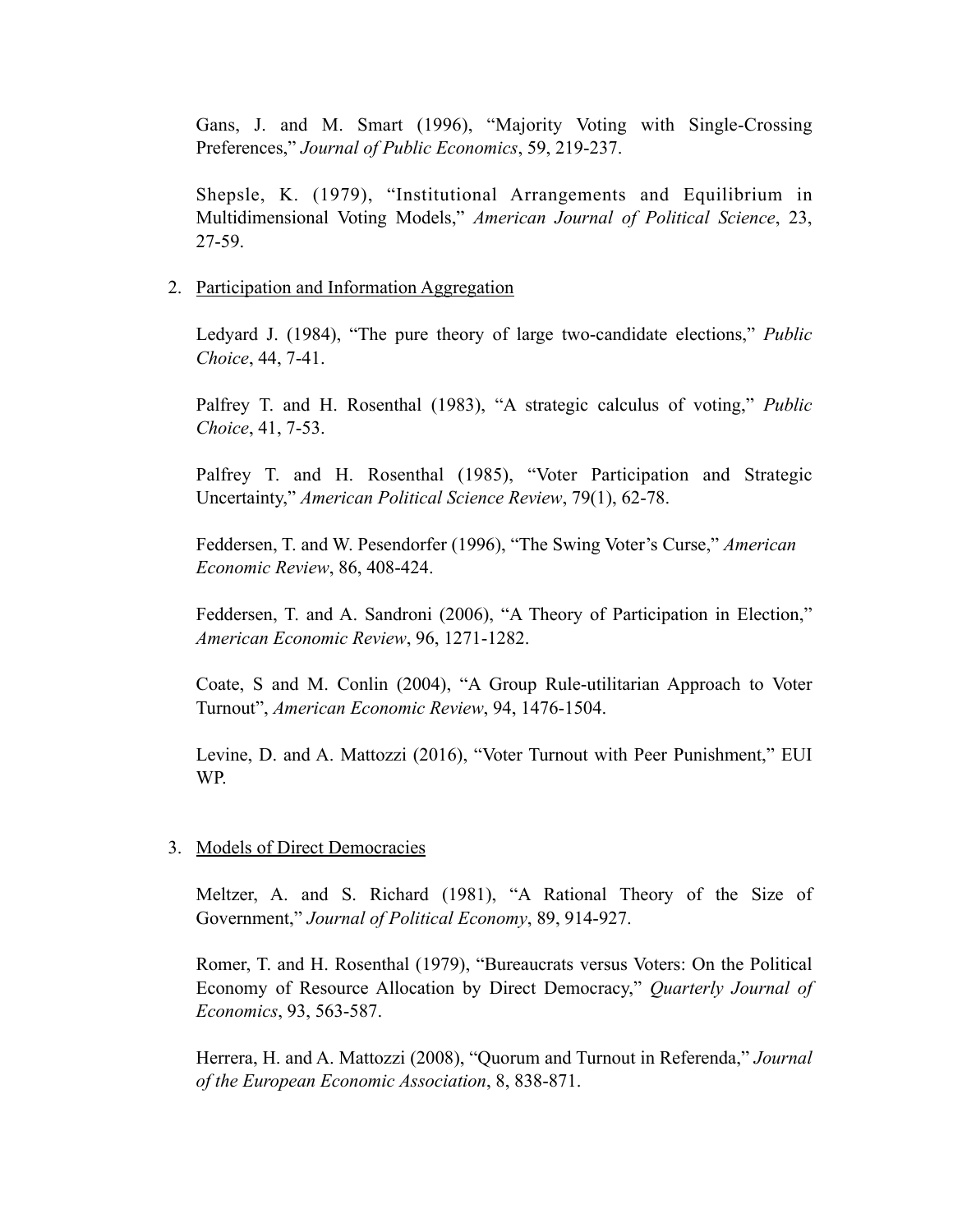## 4. Models of Electoral Competition

Lindbeck, A. and J. Weibull (1987), "Balanced-Budget Redistribution as the Outcome of Political Competition," *Public Choice*, 52, 273-297.

Osborne, M. and A. Slivinski (1996), "A Model of Political Competition with Citizen-Candidates," *Quarterly Journal of Economics*, 111, 65-96.

Besley, T. and S. Coate (1997), "An Economic Model of Representative Democracy," *Quarterly Journal of Economics*, 112, 85-114.

# 5. Dynamic Models

Ferejohn, J. (1986), "Incumbent Performance and Electoral Control," *Public Choice*, 50, 5-25.

Banks, J. and R. Sundaram (1998), "Optimal Retention in Agency Problems," *Journal of Economic Theory*, 82, 293-323.

Mattozzi, A. and A. Merlo (2008), "Political Careers or Career Politicians?" *Journal of Public Economics*, 92, 597-608.

### 6. Comparing Political Institutions

Myerson, R. (1993), "Incentives to Cultivate Favored Minorities under Alternative Electoral Systems," *American Political Science Review*, 87, 856-869.

Persson, T., Roland, G. and G. Tabellini (1997), "Separation of Powers and Political Accountability," *Quarterly Journal of Economics*, 112, 1163-1202.

Lizzeri, A. and N. Persico (2001), "The Provision of Public Goods under Alternative Electoral Incentives," *American Economic Review*, 91, 225-239.

Iaryczower, M. and A. Mattozzi (2013), "On the Nature of Competition in Alternative Electoral Systems," *Journal of Politics*,

# 7. Campaign Advertising

Grossman, G. and E. Helpman (1996), "Electoral competition and special interest politics," *Review of Economic Studies* 63(2), 265–286.